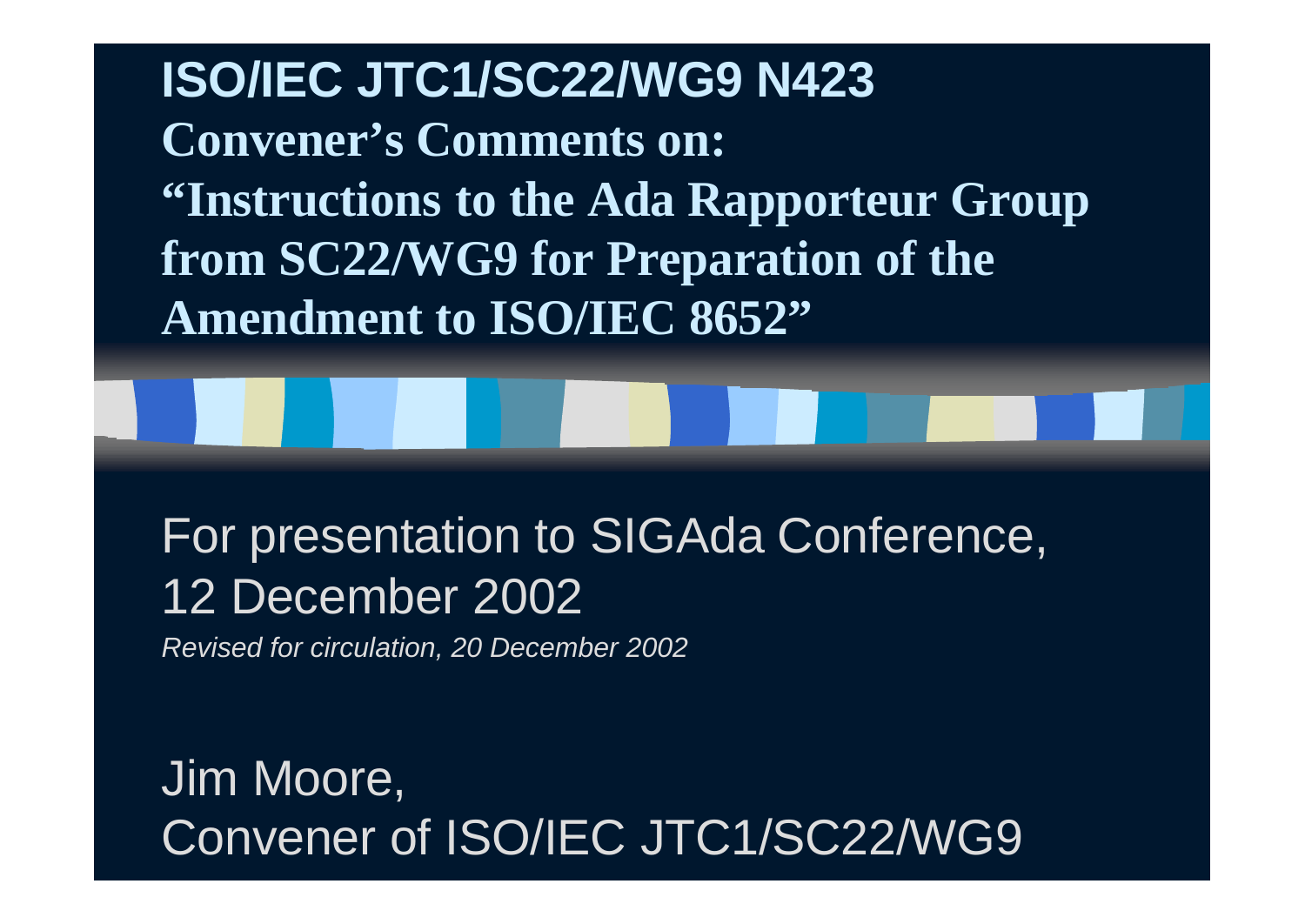### Background

- The ARG (Ada Rapporteur Group) performs Ada language maintenance.
- They make recommendations for formal standardization to WG9 for national body voting.
- **n** The ARG has been assigned the responsibility to draft the language amendment.
- In October 2002, WG9 prepared instructions to the ARG governing this work: "N412 Instructions to the Ada Rapporteur Group from SC22/WG9 for Preparation of the Amendment to ISO/IEC 8652, 10 October 2002"
- This presentation reproduces those instructions and provides my comments.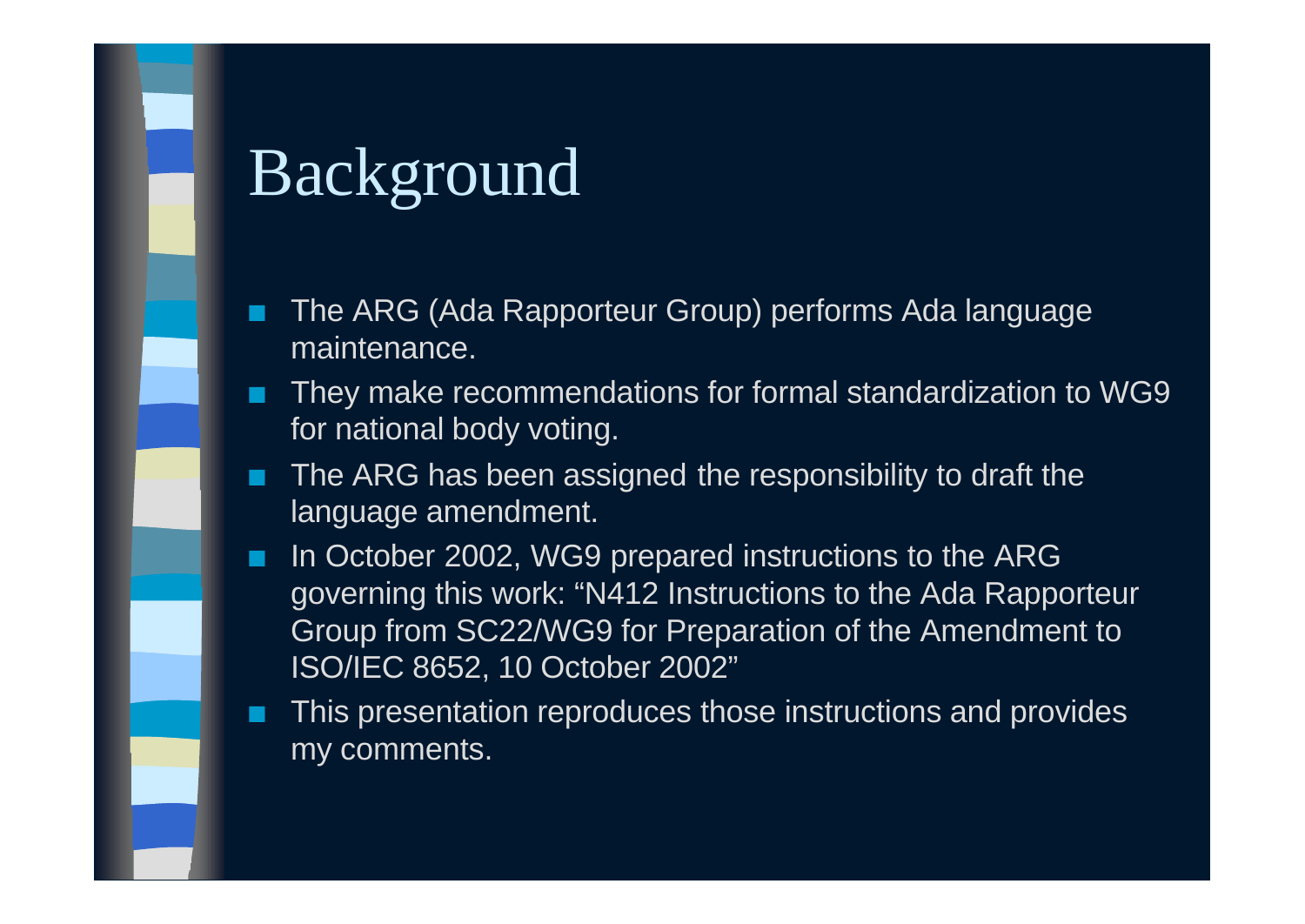#### Purpose

#### This presentation quotes the complete text of the instructions.

"The ARG is instructed to prepare a working draft of an amendment to ISO/IEC 8652. The main purpose of the Amendment is to address identified problems in Ada that are interfering with Ada's usage or adoption, especially in its major applications areas (such as high-reliability, long-lived realtime and/or embedded applications and very large complex systems). The resulting language changes may range from relatively minor, to more substantial."

- The purpose of amendment is to address identified problems. WG9 rejected wording calling for language update and support of new paradigms.
- **n** The phrase "usage or adoption" suggests appeal to both current and prospective users.
- Ada's "major application areas" are identified.
- Substantial language changes are permitted. This wording steers a middle course between requiring substantial change and prohibiting substantial change.

In some cases, I offer my comments on the intent or significance of the instructions.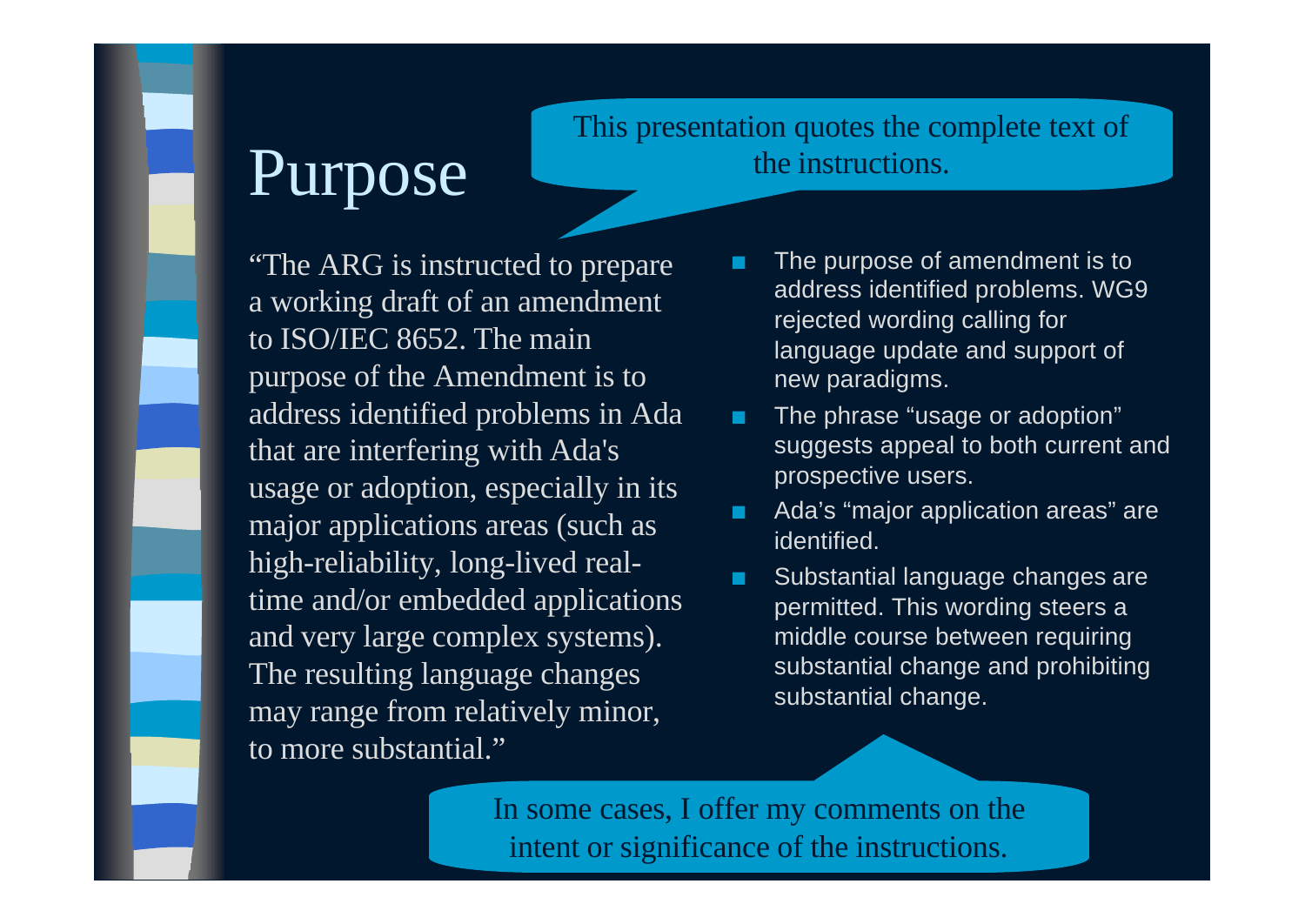### Two Specific Improvements

"Examples of worthwhile changes are:

- inclusion of the Ravenscar profile;
- inclusion of a solution to the problem of mutually dependent types across packages."

WG9 makes two specific requests of the Amendment:

- Ravenscar Profile
- Solving problem of mutually dependent types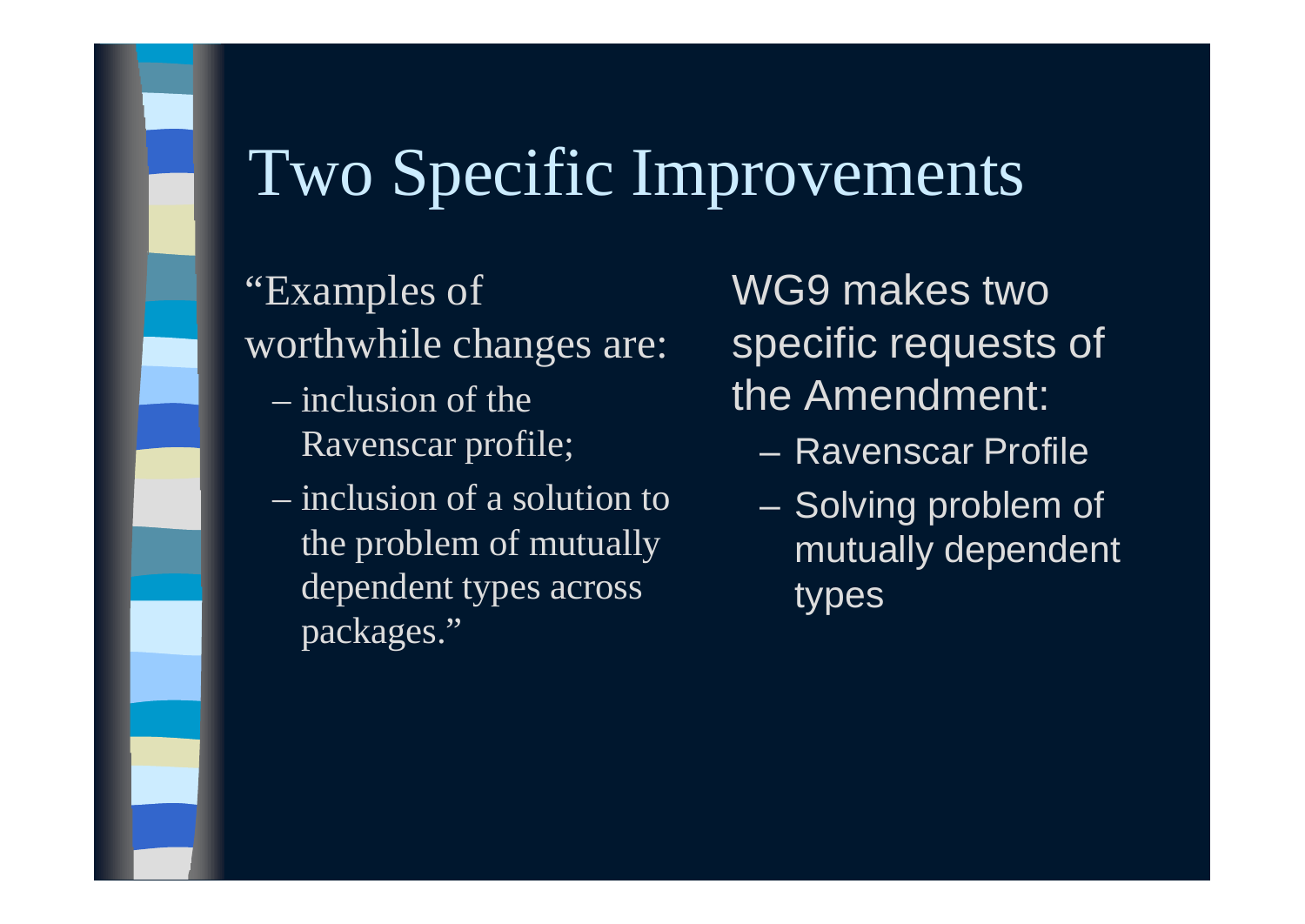## Two Categories of Improvement

"The ARG is requested to pay particular attention to the following two categories of improvements:

- (A) Improvements that will maintain or improve Ada's advantages, especially in those user domains where safety and criticality are prime concerns;
- (B) Improvements that will remedy shortcomings in Ada."
- n Amendment should build on Ada's advantages, particularly for safety and criticality.
- Amendment should remedy shortcomings. WG9 removed the words "with respect to other languages" suggesting that we should not focus on feature-byfeature matchup with other languages.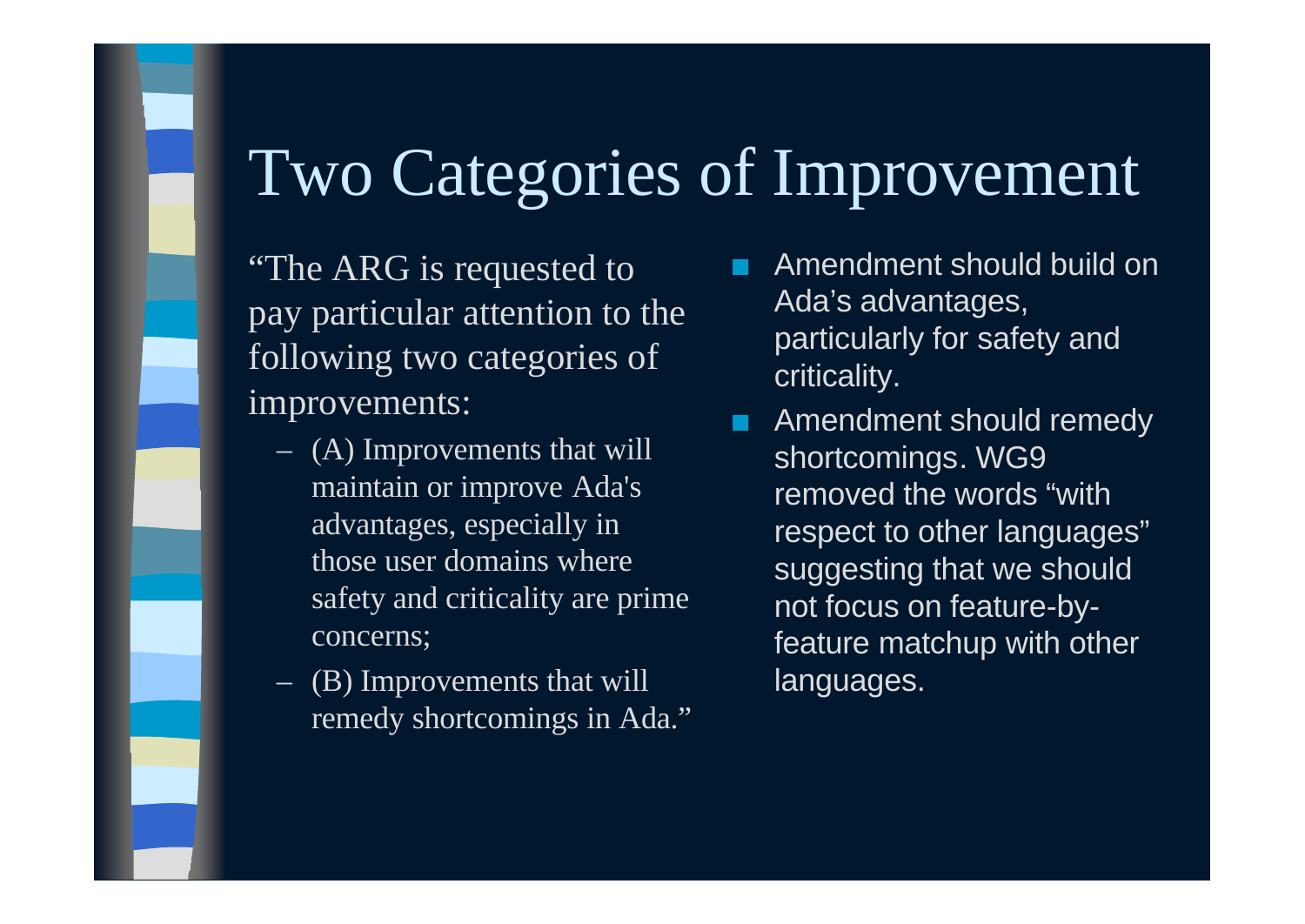# Suggested Prioritization (1 of 3)

"Improvements in the real-time features are an example of (A) and should be considered a high priority. Improvements in the high-integrity features are an example of (A) and should be considered a high priority. Features that increase static error detection are an example of (A) and should be considered a priority, but less important than the two listed above. Improvements in the facilities for interfacing to other languages are an example of (A) and should be considered. Improvements in the object-oriented features—specifically, adding a Java-like interfaces feature and improved interfacing to other OO languages—are an example of (B) and should be considered."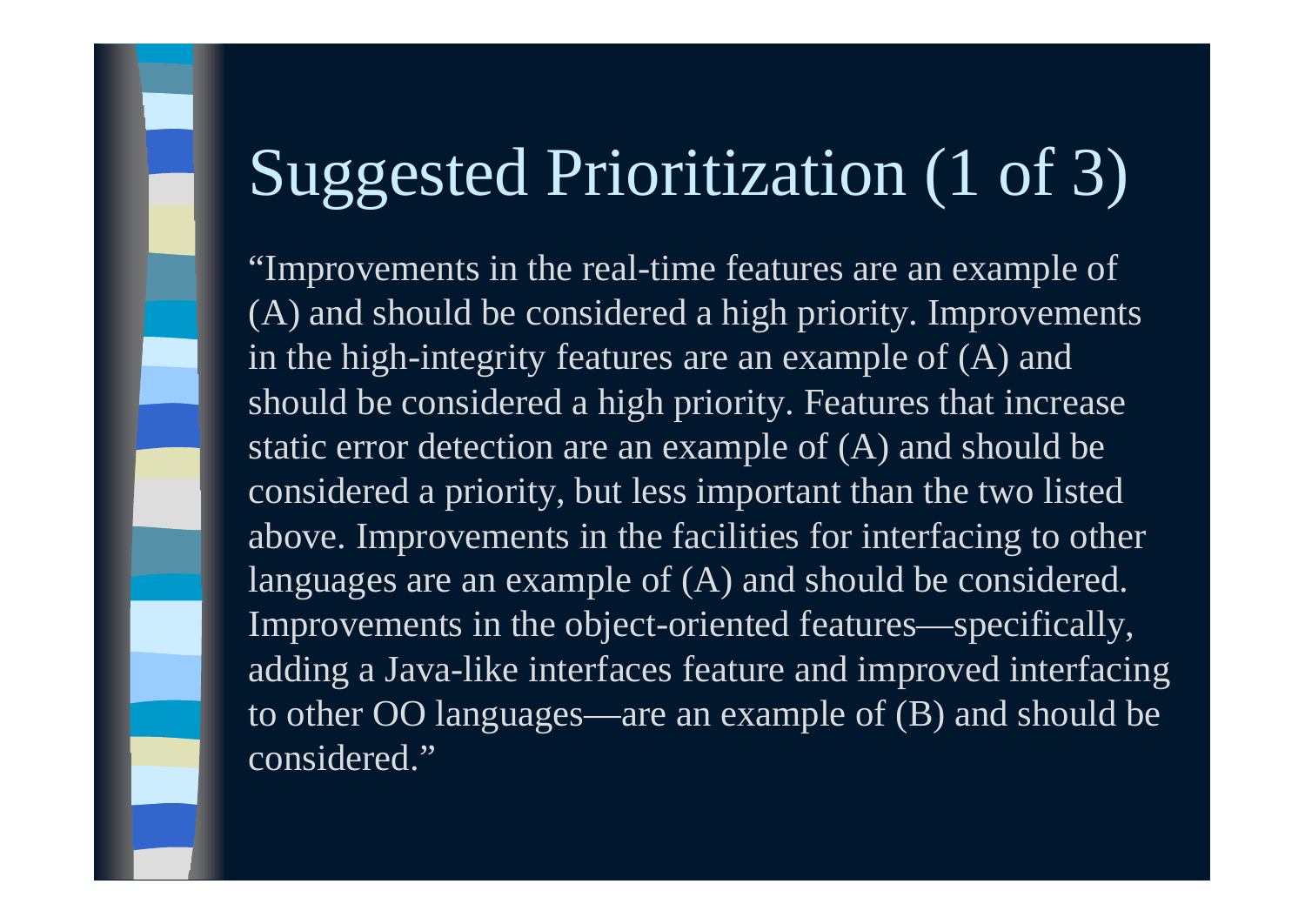# Suggested Prioritization (2 of 3)

#### (A) Build on Ada's advantages, particularly for safety and criticality

- Real-time features
- High-integrity features
- Static error detection
- Interfacing to other languages
- (B) Remedy shortcomings
	- Object-oriented features—specifically, adding a Java-like interfaces feature and improved interfacing to other OO languages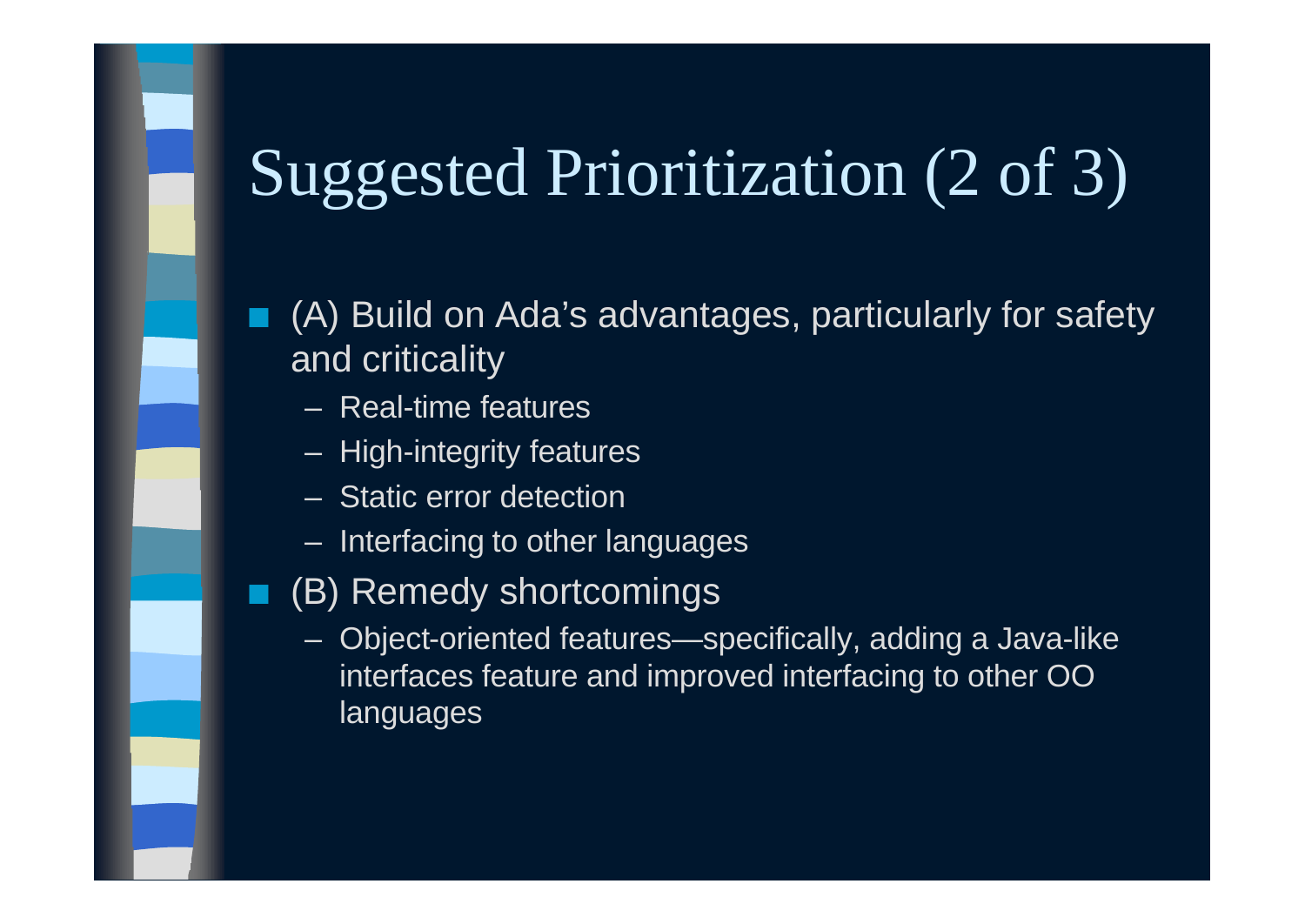# Suggested Prioritization (3 of 3)

#### The instructions create three priority levels:

- High Priority
	- Real-time features
	- High-integrity features
- A priority but less important
	- Increase static error detection
- Should be considered
	- Interfacing to other languages
	- Object-oriented features—specifically, adding a Java-like interfaces feature and improved interfacing to other OO languages

This list is notable, not only for the prioritization, but also for what is missing. WG9 considered adding "design by contract features" to the list but decided not to add it. No other categories of features were considered.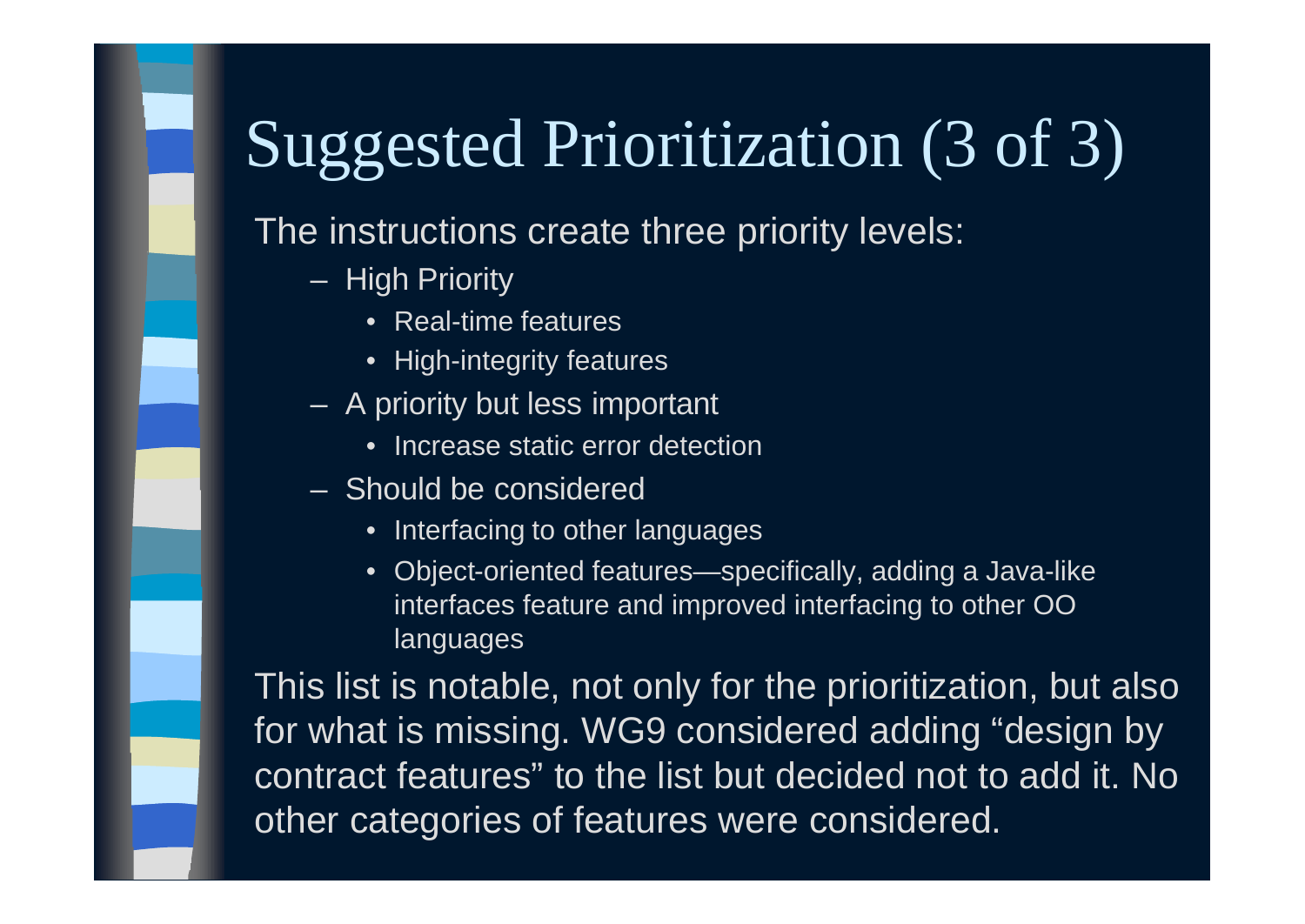## Considerations in Selection

"In selecting features for inclusion in the amendment, the ARG should consider the following factors:

- Implementability (vendors concerns). Can the proposed feature be implemented at reasonable cost?
- Need (users concerns). Does the proposed feature fulfill an actual user need?
- Language stability (users concerns). Would the proposed feature appear disturbing to current users?
- Competition and popularity. Does the proposed feature help improve the perception of Ada, and make it more competitive with other languages?
- Interoperability. Does the proposed feature ease problems of interfacing with other languages and systems?
- Language consistency: Is the provision of the feature syntactically and semantically consistent with the language's current structure and design philosophy?"

"Uniqueness and innovation" was considered as a criterion, but was not included.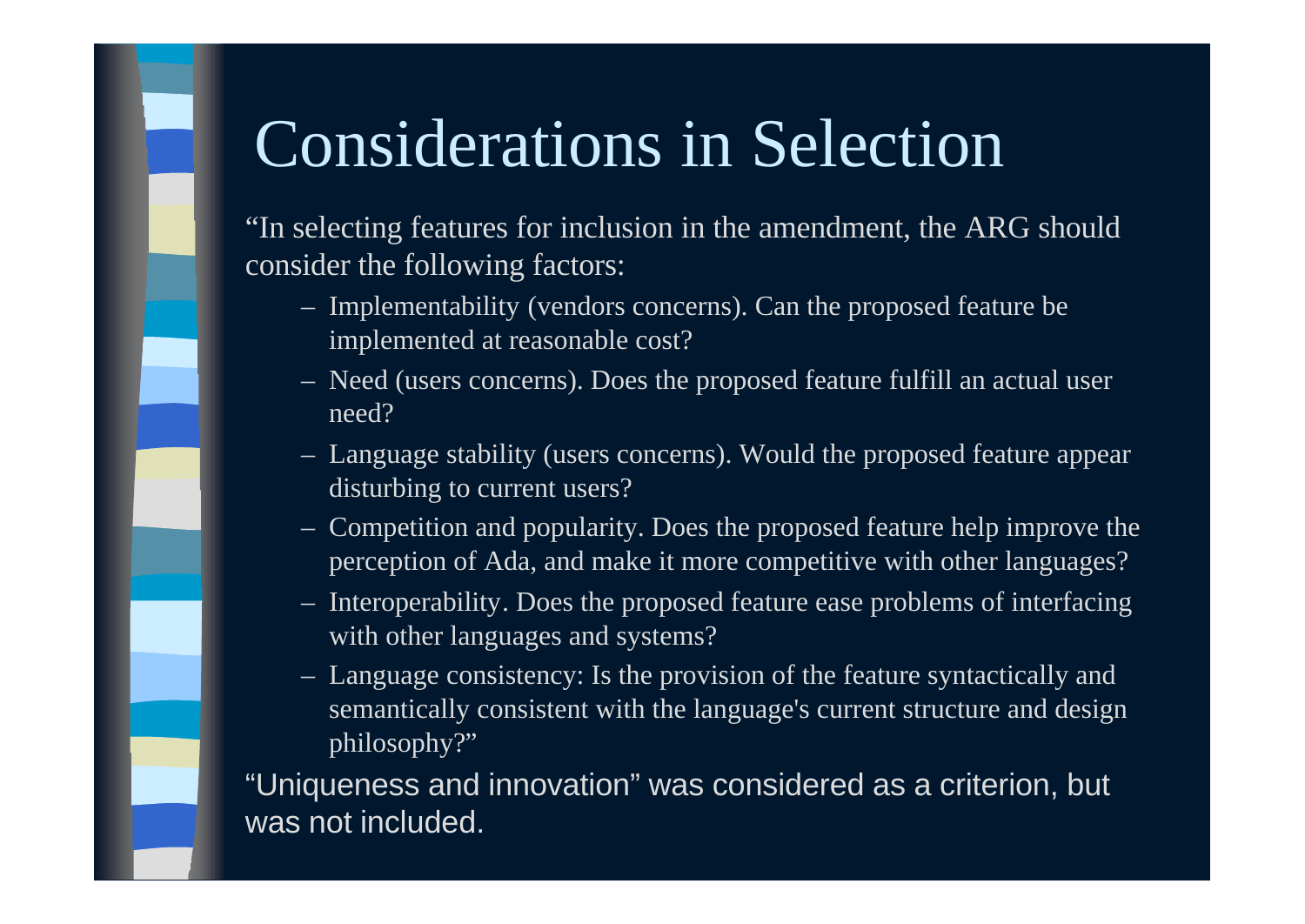### Backwards Compatibility

"In order to produce a technically superior result, it is permitted to compromise backwards compatibility when the impact on users is judged to be acceptable."

- Compromise of compatibility may be considered.
- It was difficult to reach agreement on wording here. I interpret this instruction as saying that the Amendment is permitted to be less strict than the Ada 95 revision in maintaining backward compatibility.
- The voting on this section was close, suggesting that "acceptable impact" may be closely judged.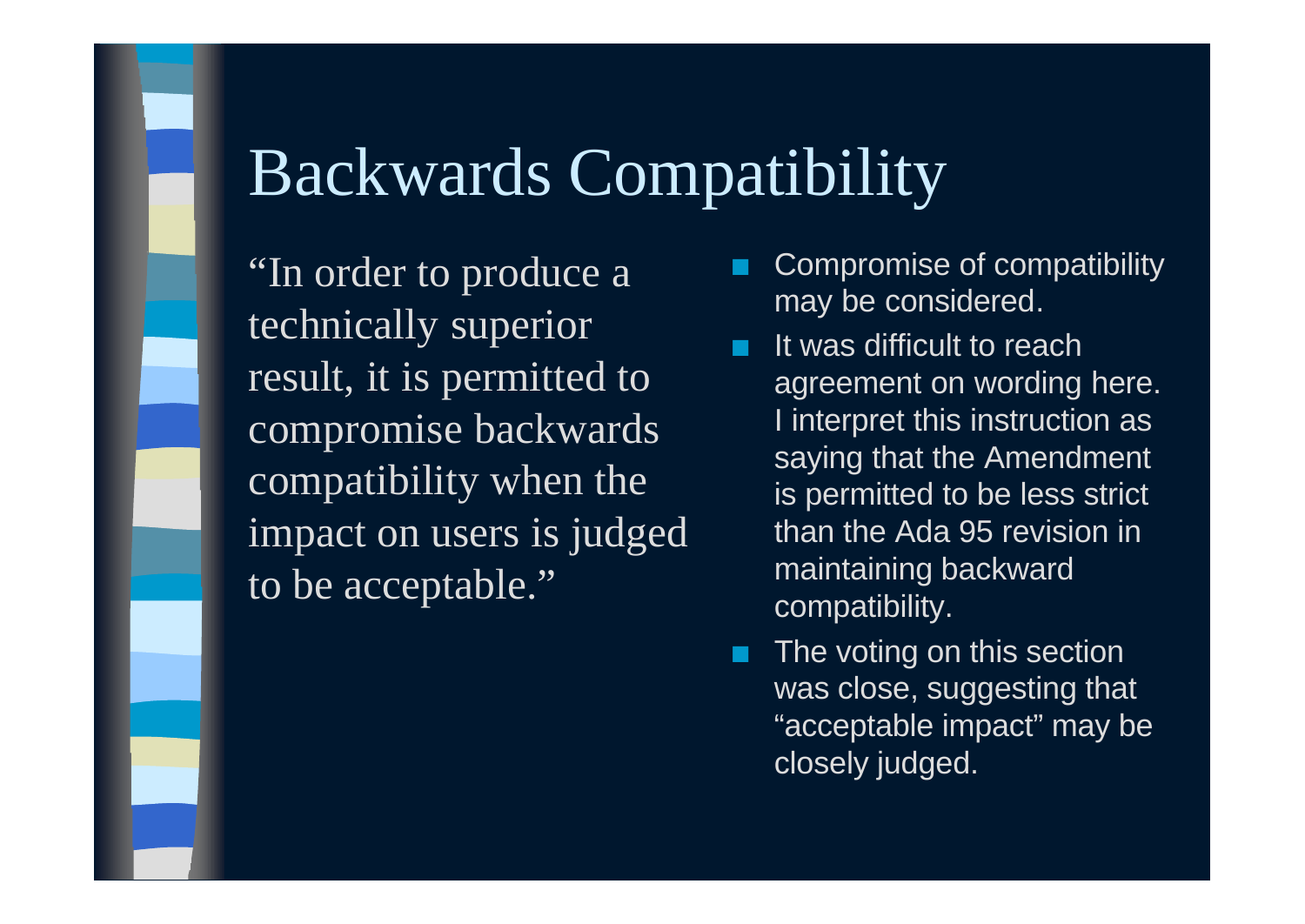## Secondary Standards

"The use of secondary standards should be minimized; secondary standards should be proposed only when they would include material so important as to require standardization but so voluminous as to preclude inclusion in the Ada language standard. In particular, material similar to the current ISO/IEC 13813, Generic Packages of Real and Complex Vector and Matrix Type Declarations and Basic Operations for Ada, should be incorporated into the language standard."

- Minimize secondary standards.
- **n** A rationale for use of secondary standards is provided.
- Move function of ISO/IEC 13813 into the language standard.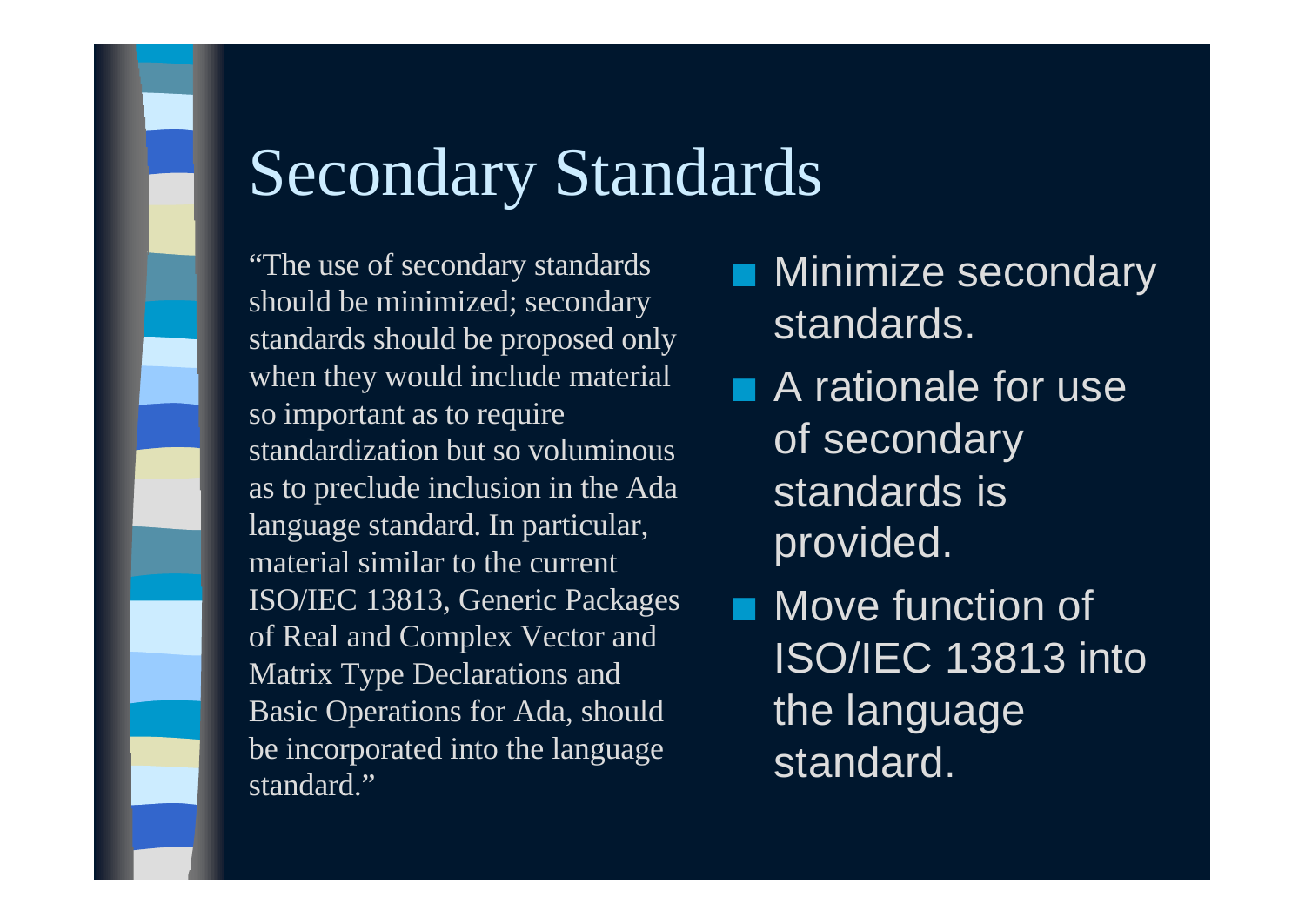# Schedule (1 of 2)

"WG9 targets the following schedule for the development of the amendment:

■ Dec 2002: Presentation at SIGAda, providing for discussion groups and feedback.

■ Jun 2003: Similar presentation at Ada-Europe

■ Sep 2003: Receipt of the final AIs from groups other than WG9 or delegated bodies

■ Sep 2003: Presentation at IRTAW

■ Autumn 2003: Presentation at SIGAda

■ Dec 2003: Receipt of the final AIs from WG9 or delegated bodies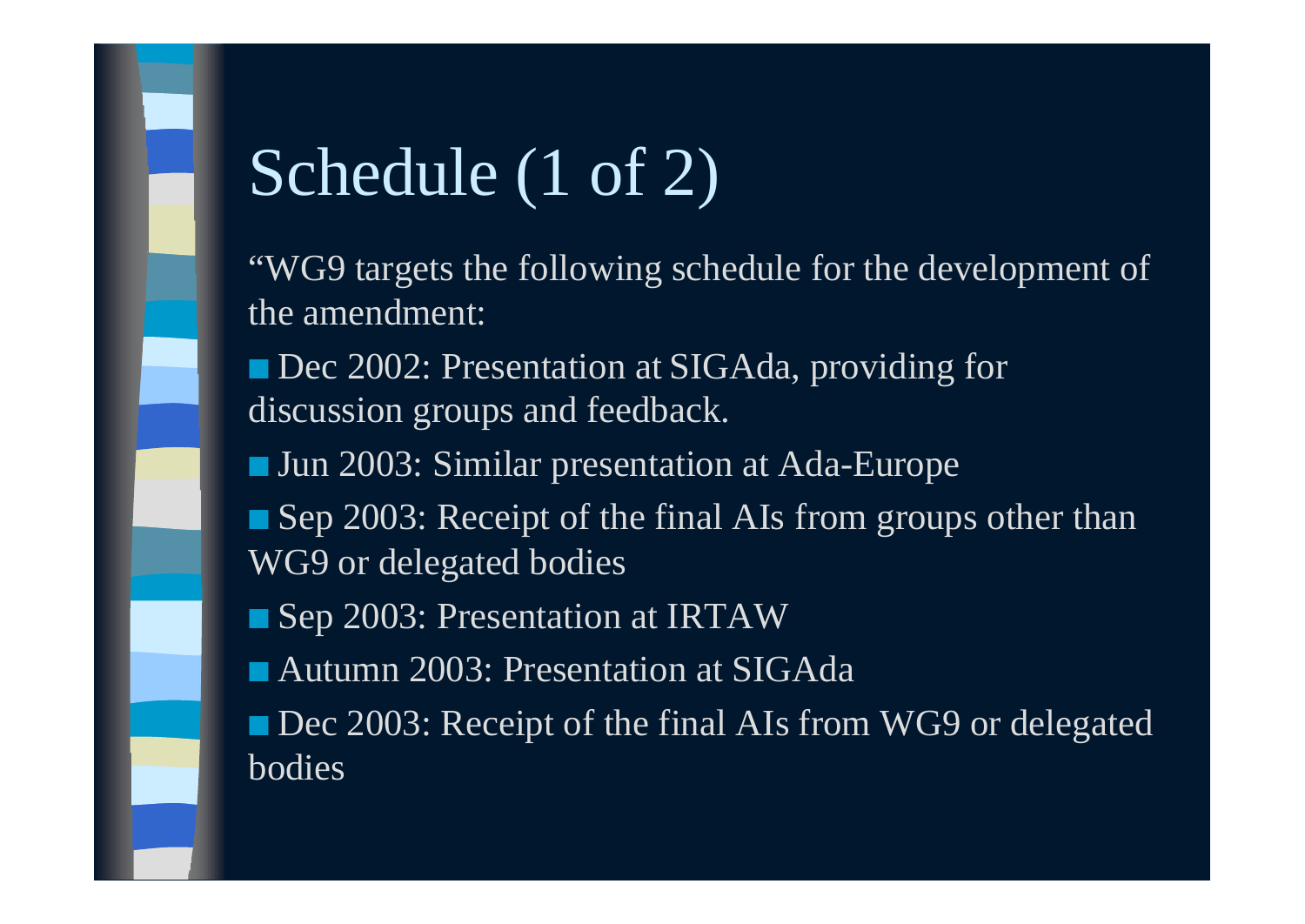## Schedule (2 of 2)

■ "Jun 2004: WG9 approval of the scope of amendment (perhaps by approving AIs, perhaps by reviewing draft amendment)

■ Informal circulation of draft, receipt of comments and preparation of final text

■ Spring 2005: Completion of proposed text of amendment to be contributed to WG9

■ Mid 2005: WG9 email ballot

■ 3Q 2005: SC22 FPDAM ballot

■ Late 2005: JTC1 FDAM ballot."